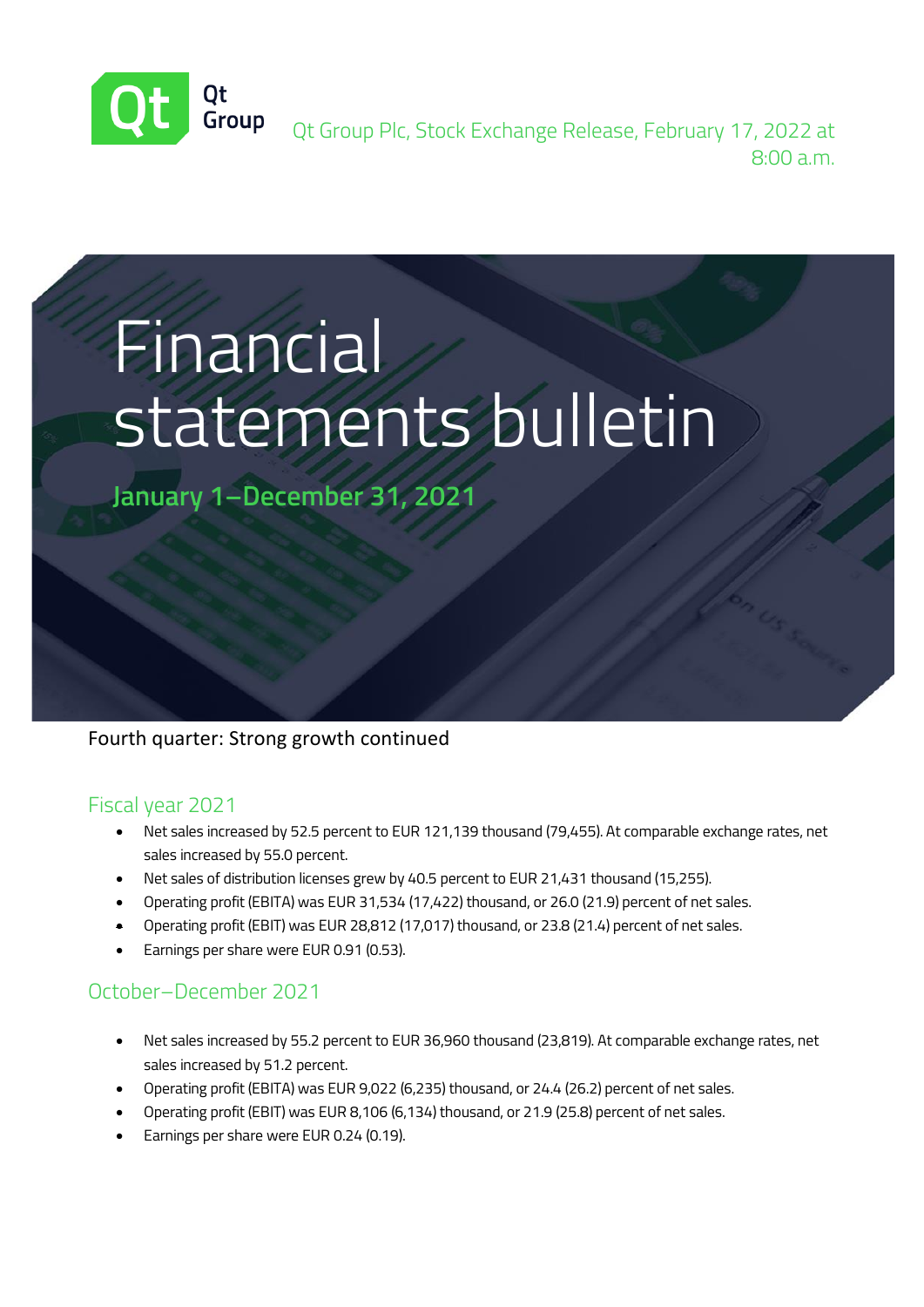*The figures in brackets refer to the comparison period, i.e. the corresponding period in the previous year. This financial statements bulletin was prepared in compliance with IAS 34 Interim Financial Reporting. The amounts from the financial statements presented in this bulletin are based on the company's audited financial statements. The Auditor's Report was issued on 16 February 2022.*

## BOARD OF DIRECTORS' DIVIDEND PROPOSAL

The Board of Directors of Qt Group Plc proposes to the Annual General Meeting that no dividend be paid for the fiscal year that ended on December 31, 2021.

# Business Report

#### Financial performance:

Qt's net sales for the fourth quarter amounted to EUR 36,960 thousand (EUR 23,819 thousand), up 55.2 percent. License sales and consulting grew by 66.7 percent, while maintenance revenue increased by 11.2 percent. The effect of exchange rates on the comparison period's net sales was EUR 619 thousand and at comparable exchange rates, net sales increased by 51.2 percent.

Full-year net sales for 2021 increased by 52.5 percent year-on-year and amounted to EUR 121,139 thousand (EUR 79,455 thousand). License sales and consulting grew by 68.7 percent, while maintenance revenue increased by 4.0 percent. As part of license sales and consulting, the net sales of distribution licenses grew by 40.5 percent to EUR 21,431 thousand (15,255). The effect of exchange rates on the comparison period's net sales was EUR -1,321 thousand. At comparable exchange rates, net sales increased by 55.0 percent.

Qt's operating profit (EBITA) for the fourth quarter was EUR 9,022 thousand (EUR 6,235 thousand). Qt's operating profit (EBIT) for the fourth quarter was EUR 8,106 thousand (EUR 6,134 thousand). Operating profit (EBITA) for the fiscal year was EUR 31,534 thousand (EUR 17,422 thousand). Operating profit (EBIT) for the fiscal year was EUR 28,812 thousand (EUR 17,017 thousand). Compared to the corresponding period in the previous year, expenses for the fiscal year were particularly increased by an increase in wages and incentive bonuses caused by an increase in personnel, as well as subcontracting costs, which were allocated to consulting and product development, for example.

The Group had 496 employees at the end of 2021, compared to 366 a year earlier. The increase in the number of employees has been strongest in the sales and product development organizations.

#### Juha Varelius, President and CEO:

Qt had a year of record-breaking success in 2021. We were able to execute our growth strategy at an excellent level throughout the year, in spite of the global component shortage and Covid-19 pandemic. Our net sales in 2021 grew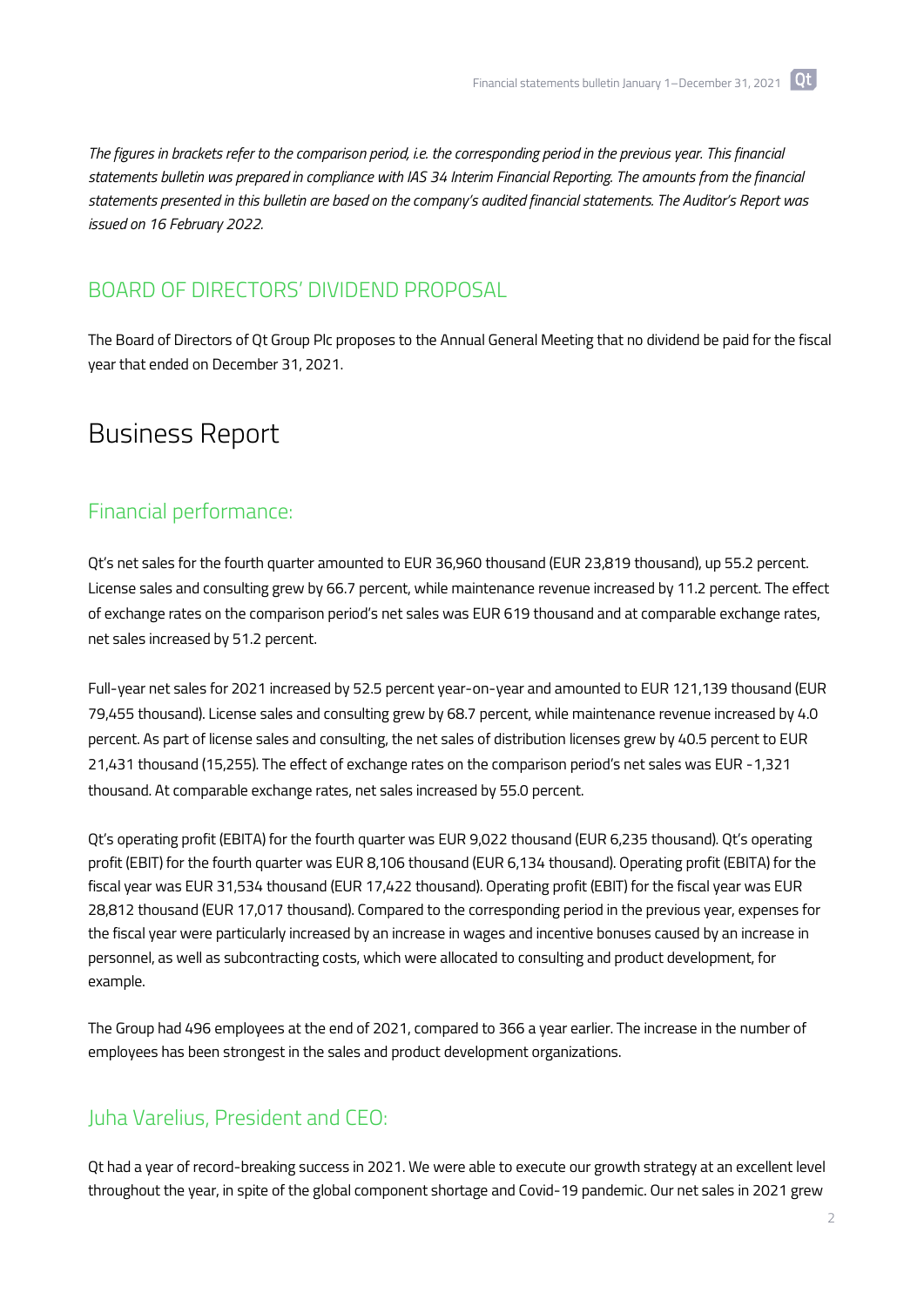by 52 percent to EUR 121 million, while our operating result was EUR 29 million. At the same time, we exceeded by a clear margin the ambitious targets set in 2017 for net sales of EUR 100 million and an operating margin of more than 15 percent by 2021.

In the second half of 2020, we transitioned to a subscription license model in developer license sales. Transition to subscription license model has proceeded according to expectations and we expect most of our customers to adopt the new model by the end of 2023.

The continued Covid-19 pandemic, the global component shortage and logistics problems slowed down the growth of the embedded devices business, especially with regard to distribution license sales. Nevertheless, despite the challenging market conditions, we managed to increase our sales of distribution licenses to EUR 21 million in 2021, representing year-on-year growth of 40 percent.

The strong growth of net sales was reflected in our operating result despite the fact that we continued to drive growth by investing strongly in areas such as sales, marketing and product development. Our number of personnel grew substantially in 2021, from 366 employees to 496. Personnel expenses increased not only due to the increase in personnel but also at the end of the year by the sales bonuses and incentives recognized as expenses at the end of the year.

The froglogic acquisition completed in spring 2021 expanded Qt's product portfolio to include test automation tools and is a good example of the work done by the new Ventures business unit, established at the beginning of 2021, to develop new business opportunities. Our growing R&D investments are allocated to customer-focused product development projects as well as new features and products.

Examples of our product releases in 2021 include Qt 6.2 LTS, which is the first long-term supported version of Qt 6, and a significant update to Qt for MCUs 2.0, which is a design tool for embedded microcontrollers, with the update including new features to support text rendering in any language and the efficient translation of user interfaces.

All in all, Qt is in a good position to further develop its offering, respond to growing demand and achieve continued strong growth in the coming years.

## Future Outlook

#### Operating environment and market outlook

The company estimates the growth prospects for its business in the next few years as very promising. The Group's business development efforts will focus on desktop applications as well as embedded systems in the automotive industry, consumer electronics, medical devices, and industrial automation sectors. Product development efforts will also focus on the value-added features and tools needed in the creation of embedded systems. Sales growth associated with embedded systems will also reflect on the earnings logic. Volume-based distribution license revenue from these sales accumulates over the long term. Accordingly, it is typical of Qt as a company that quarterly net sales and growth may vary significantly between quarters. In addition to organic growth, the company also actively pursues in organic growth through acquisitions that support its strategy.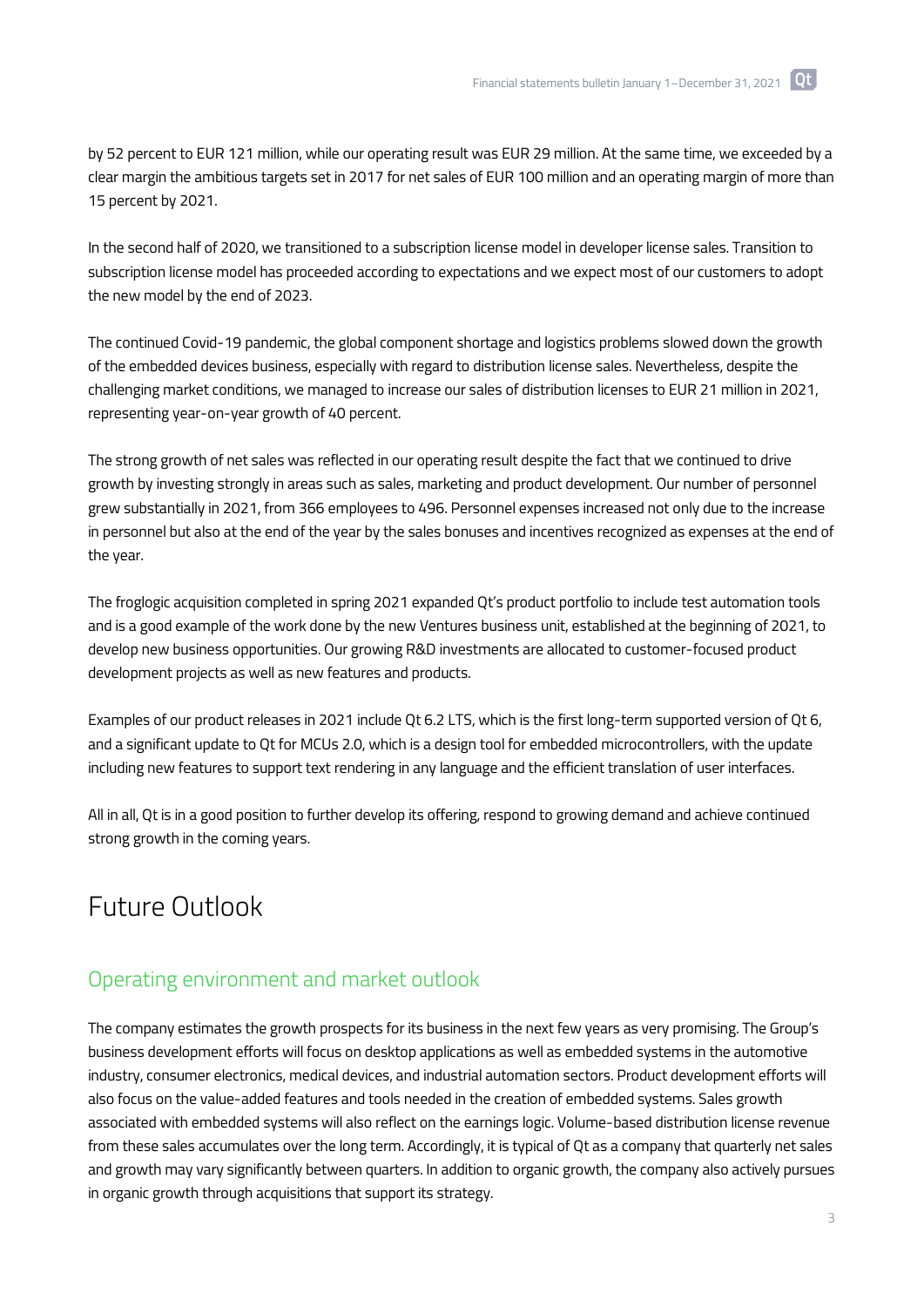The Covid-19 pandemic continues to cause increased uncertainty for the company's short-term outlook. The pandemic has created pent-up demand for many products. When this pent-up demand is released, it may lead to increased demand for Qt's solutions. At the same time, however, the logistics problems in world trade and the global component shortage are expected to have an impact on at least some of the company's customers in the form of project delays and reduced production volumes. These challenges in the operating environment may slow down the accumulation of net sales from distribution licenses, in particular. It is obvious that recovery from the pandemic will be uneven between different industries and geographical regions and the recovery may be a long process.

## Outlook for 2022

We expect the very strong growth of development license sales to continue in 2022. However, the challenges in the operating environment caused by the prolonged Covid-19 pandemic may still slow down the growth of distribution licenses to some degree. All in all, we estimate that our full-year net sales for 2022 will increase by 30-40 percent year-on-year at comparable exchange rates and our operating profit margin will be 20-30 percent. There may be significant quarterly variation in the development of net sales and the operating result. The figures for the second quarter, in particular, will be influenced by the exceptionally strong comparison figures for the previous year.

## Financial reporting

## Net sales and profit performance

Qt's net sales for the fourth quarter amounted to EUR 36,960 thousand (EUR 23,819 thousand), up 55.2 percent. License sales and consulting grew by 66.7 percent, while maintenance revenue increased by 11.2 percent. The effect of exchange rates on the comparison period's net sales was EUR 619 thousand and at comparable exchange rates, net sales increased by 51.2 percent.

Qt's operating profit (EBITA) for the fourth quarter was EUR 9,022 thousand (EUR 6,235 thousand). Qt's operating profit (EBIT) for the fourth quarter was EUR 8,106 thousand (EUR 6,134 thousand). The company's operating expenses, including materials and services, personnel expenses, depreciation and other operating expenses, amounted to EUR 28,910 thousand (EUR 17,781 thousand) in the fourth quarter, up 62.6 percent year-on-year. Personnel expenses accounted for 64.9 percent (65.1%) of operating expenses, or EUR 18,777 thousand (EUR 11,572 thousand).

The company's net financial expenses in the fourth quarter were EUR 340 thousand in the positive (EUR -442 thousand), due to exchange rate differences in currency-denominated internal receivables and debts related to the financing of international subsidiaries.

Qt's earnings before tax for the fourth quarter totaled EUR 8,446 thousand (EUR 5,691 thousand) and the result was EUR 5,905 thousand (EUR 4,462 thousand). Taxes for the review period amounted to EUR 2,541 thousand (EUR 1,229 thousand).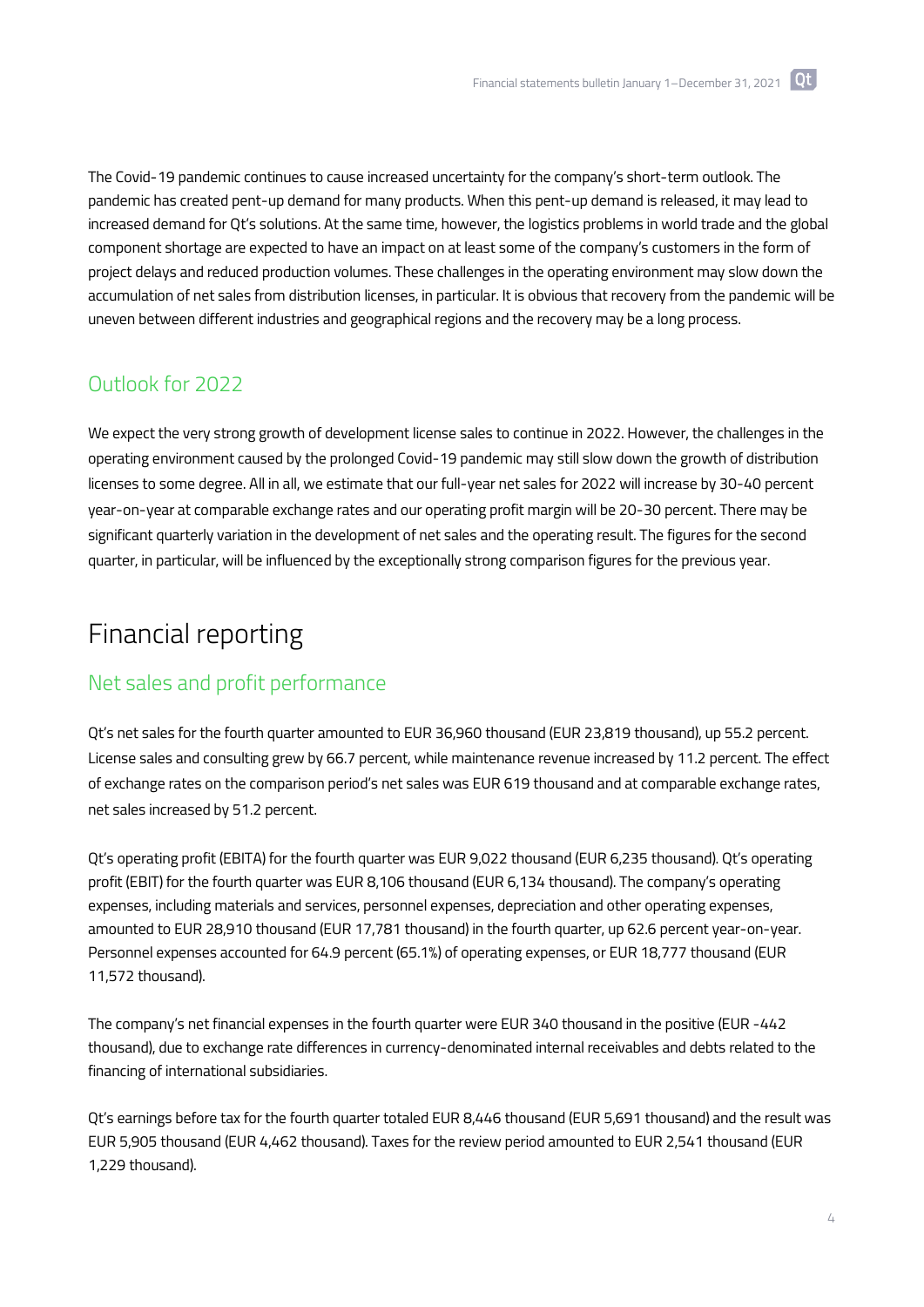Earnings per share amounted to EUR 0.24 for the fourth quarter (EUR 0.19).

Full-year net sales for 2021 increased by 52.5 percent year-on-year and amounted to EUR 121,139 thousand (EUR 79,455 thousand). License sales and consulting grew by 68.7 percent, while maintenance revenue increased by 4.0 percent. As part of license sales and consulting, the net sales of distribution licenses grew by 40.5 percent to EUR 21,431 thousand (15,255). The effect of exchange rates on the comparison period's net sales was EUR -1,321 thousand. At comparable exchange rates, net sales increased by 55.0 percent.

Qt's operating profit (EBITA) for 2021 was EUR 31,534 thousand (EUR 17,422 thousand) and the operating result (EBIT) for the fiscal year was EUR 28,812 thousand (EUR 17,017 thousand). The Group's operating expenses, including materials and services, personnel expenses, depreciation and other operating expenses, amounted to EUR 92,751 thousand (EUR 62,901 thousand) in the fiscal year, up 47.5 percent year-on-year. Personnel expenses accounted for 65.3 percent (67.0%) of operating expenses, or EUR 60,595 thousand (EUR 42,140 thousand). Compared to the corresponding period in the previous year, expenses for the fiscal year were particularly increased by an increase in wages and incentive bonuses caused by an increase in personnel, as well as subcontracting costs, which were allocated to consulting and product development, for example.

The company's net financial expenses in the fourth quarter were EUR 472 thousand in the positive (EUR -657 thousand), due to exchange rate differences in currency-denominated internal receivables and debts related to the financing of international subsidiaries.

Other operating income includes income from events held and tax-free research and development investment grants received by the company in Norway, totaling approximately EUR 316 thousand (EUR 222 thousand). The grants concern the applicable personnel expenses related to the research and development activities of Qt's Norwegian company, and they were paid to the company in the second half of 2021.

Qt's earnings before tax for the fiscal year totaled EUR 29,284 thousand (EUR 16,360 thousand) and the result was EUR 22,410 thousand (EUR 12,826 thousand). Taxes for the review period amounted to EUR 6,873 thousand (EUR 3,534 thousand).

Earnings per share for the fiscal year were EUR 0.91 (0.53).

#### Financing and investments

Cash flow from operating activities was EUR 16,035 thousand (EUR 12,745 thousand) in the fiscal year. Qt's cash and cash equivalents totaled EUR 17,374 thousand (EUR 22,046 thousand) at the end of the fiscal year.

Qt Group's consolidated balance sheet total at the end of the fiscal year stood at EUR 117,216 thousand (EUR 61,416 thousand). Net cash flow from investments in the fiscal year was EUR -25,000 thousand (EUR -630 thousand), mainly due to the acquisition in the second quarter.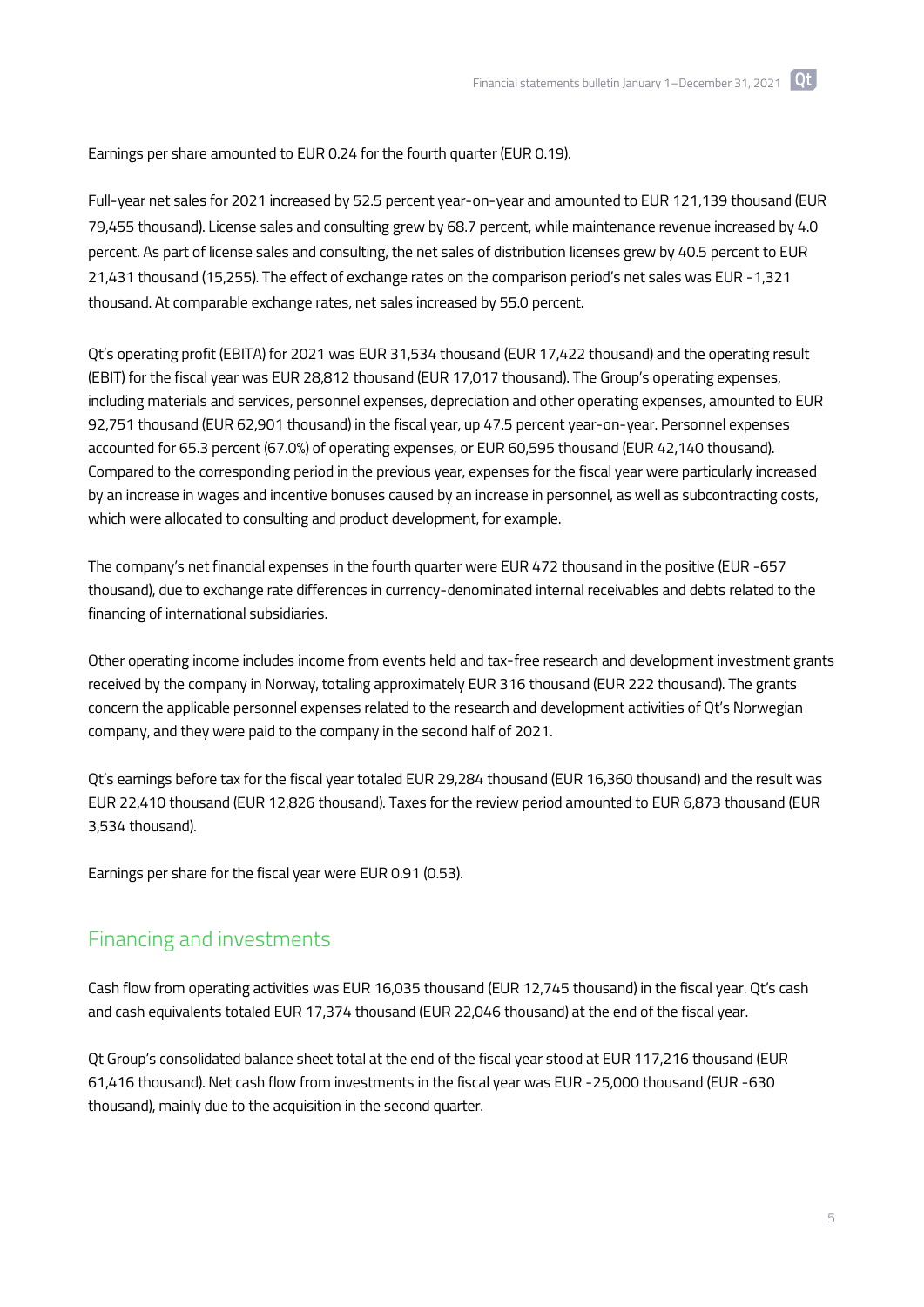The equity ratio was 51.1 percent (66.6%) and gearing was -0.7 percent (-64.9%). Interest-bearing liabilities amounted to EUR 17,028 thousand (EUR 2,655 thousand) of which short-term loans accounted for EUR 15,862 thousand (EUR 1,282 thousand).

During the fiscal year, return on investment was 57.0 percent (63.6%) and return on equity was 55.0 percent (54.8%).

#### Research and development

Product development expenses are included in the result for the fiscal year in their entirety and the company has no capitalized product development expenses on its balance sheet.

Product development expenses during the fiscal year totaled EUR 19,163 thousand (EUR 13,601 thousand), accounting for 15.8 percent (17.1%) of net sales. Product development expenses increased by 40.9 percent year-onyear.

There were, on average, 133 people working in product development during the financial year (117).

#### Personnel

The number of Group personnel was 486 (361) on average during the fourth quarter and 496 (366) at the end of the fiscal year. The Group's personnel expenses during the quarter amounted to EUR 18,777 thousand (EUR 11,572 thousand), up 62.3 percent year-on-year. Personnel expenses totaled EUR 60,595 thousand for the fiscal year (EUR 42,140 thousand), up 43.8 percent.

At the end of the fiscal year, international personnel represented 71 percent (73%) of the total.

## Other events during the review period

#### Governance

Qt Group Plc's Annual General Meeting (AGM) held on 16 March 2021 adopted the company's annual accounts, including the consolidated annual accounts for the accounting period 1 January–31 December 2020, reviewed the remuneration report for the company's governing bodies and discharged the members of the Board of Directors and the Chief Executive Officer from liability. The AGM resolved, in accordance with the Board's proposal, that no dividend be paid based on the balance sheet adopted for the accounting period that ended on December 31, 2020.

The AGM confirmed the remuneration of the company's Board of Directors and auditors, decided that the number of members on the Board of Directors would be five (5) and elected the company's Board of Directors. Robert Ingman, Jaakko Koppinen, Mikko Marsio, Leena Saarinen and Tommi Uhari were re-elected as members of Qt Group Plc's Board of Directors. At its organizing meeting held after the general meeting, the Board of Directors elected Robert Ingman as its Chairman and Tommi Uhari as the Vice Chairman.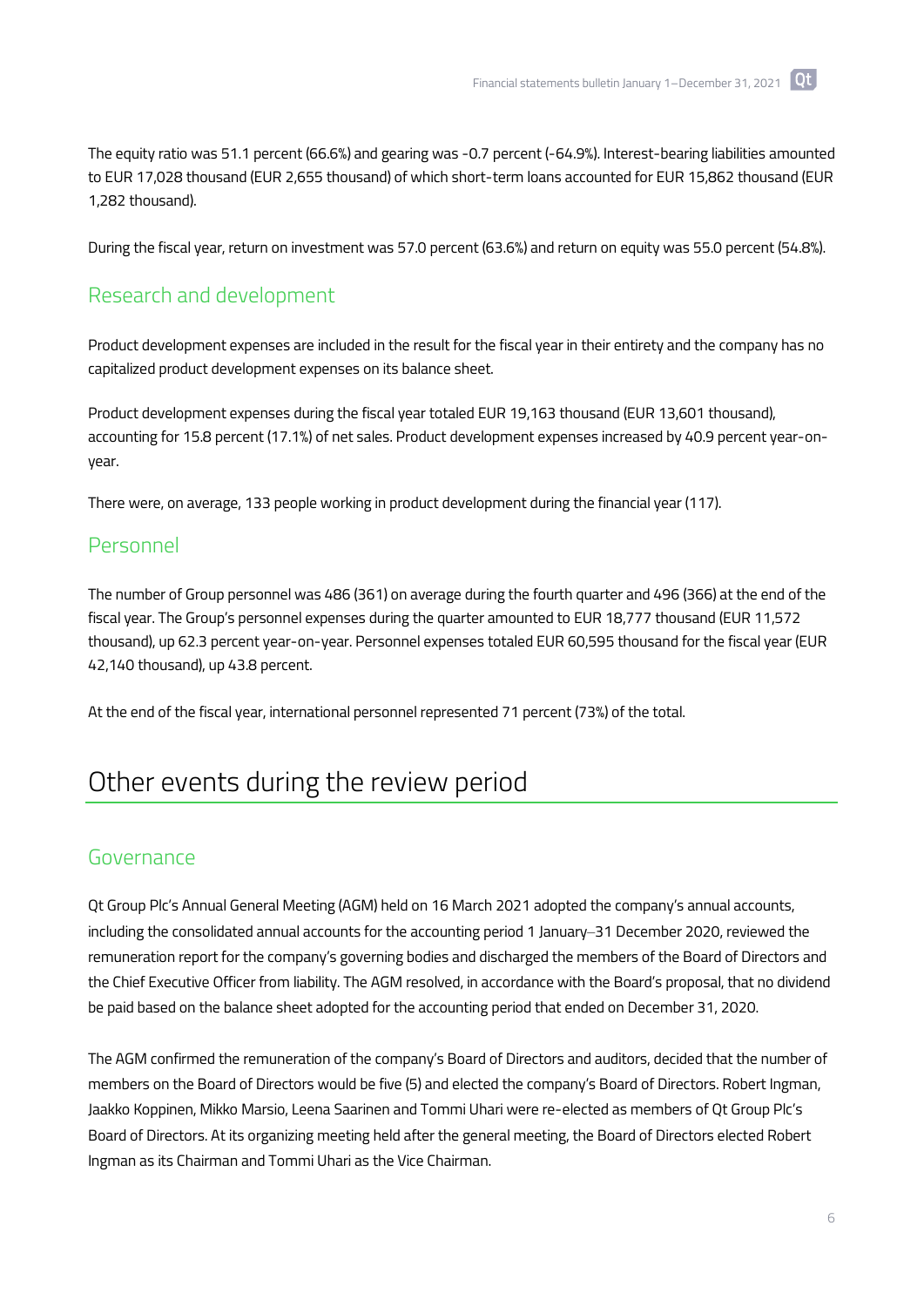The general meeting granted the following authorizations to the Board of Directors of Qt Group Plc:

Authorizing the Board of Directors to decide on repurchasing the company's own shares and/or accepting them as collateral

The general meeting authorized the Board of Directors to decide on the repurchase and/or acceptance as collateral of a maximum of 2,000,000 of the company's own shares by using funds in the unrestricted equity.

According to the authorization, the Board will decide on how these shares are to be purchased. The shares may be repurchased in a proportion other than that of the shares held by the current shareholders. The authorization also includes the acquisition of shares through public trading organized by Nasdaq Helsinki Ltd in accordance with its and Euroclear Finland Ltd's rules and instructions, or through offers made to shareholders.

Shares may be acquired in order to improve the company's capital structure, to finance or carry out acquisitions or other arrangements, to implement share-based incentive schemes, to be transferred for other purposes, or to be cancelled.

The shares shall be repurchased for a price based on the fair value quoted in public trading. The authorization is valid for 18 months from the issue date of the authorization, i.e. until September 16, 2022, and it replaces any earlier authorizations on the repurchase and/or acceptance as collateral of the company's own shares.

Authorizing the Board of Directors to decide on a share issue and the granting of special rights entitling to shares

The general meeting authorized the Board to decide on a share issue and the granting of special rights pursuant to Chapter 10, Section 1, of the Companies Act, subject to or free of charge, in one or several tranches on the following terms.

The maximum total number of shares to be issued by virtue of the authorization is 2,000,000. The authorization concerns both the issuance of new shares and the transfer of shares held by the company. By virtue of the authorization, the Board of Directors is entitled to decide on share issues and the granting of special rights waiving the pre-emptive subscription rights of the shareholders (directed issue).

The authorization may be used in order to finance or carry out acquisitions or other arrangements, to carry out the company's share-based incentive schemes and to improve the capital structure of the company, or for other purposes decided by the Board of Directors.

The authorization includes the Board of Directors' right to decide on all terms relating to the share issue and granting of special rights including the subscription price, its payment, and its entry into the company's balance sheet.

The authorization is valid for 18 months from the issue date of the authorization, i.e. until September 16, 2022, and it replaces any earlier authorizations on the granting of shares or special rights entitling to shares.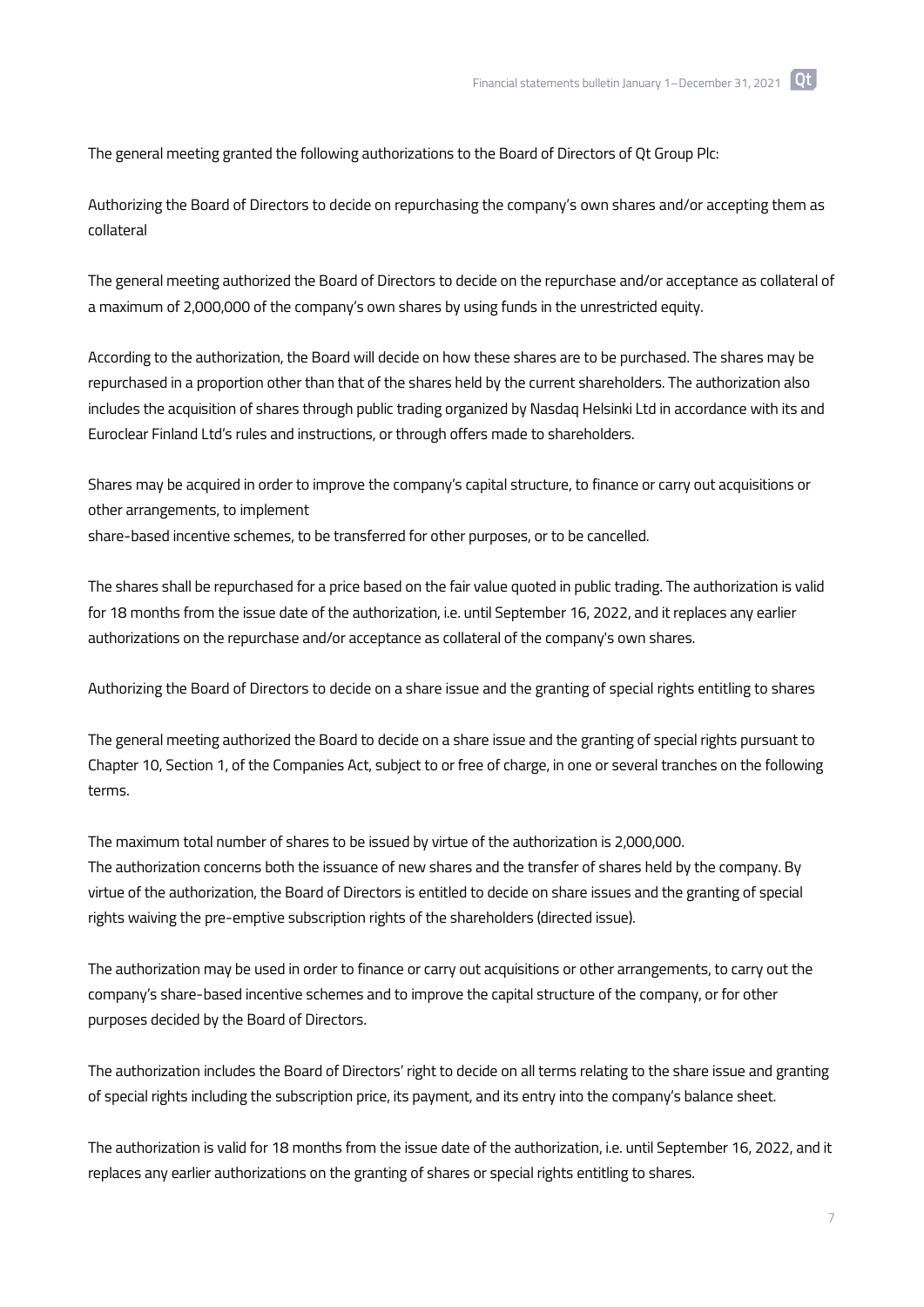# Events after the review period

On January 3, 2022, Qt Group issued a release to disclose that, during the period September 14–December 9, 2021, a total of 550 new shares in the company had been subscribed for with the company's stock options 2016. For subscriptions made with the stock options 2016, the entire subscription price of EUR 2,662.00 will be entered in the reserve for invested unrestricted equity. After the new shares are entered in the Trade Register, the total amount of shares is 25,181,198. The shares subscribed for under the stock options were entered in the Trade Register on January 3, 2022. The shares are traded on Nasdaq Helsinki together with the old shares as of January 4, 2022.

The company had no other significant events deviating from normal business operations after the end of the review period.

# Risks and uncertainties

The Qt Group's short-term risks and uncertainties are related to potential significant changes in the company's business operations as well as the retention and recruitment of the personnel required for business development. The potential extensive spread of the Covid-19 pandemic among the employees and any resulting sick leave absences could slow down the development of business operations. Furthermore, prolonged Covid-19 pandemic might slow down the growth of the business and affect the valuation of assets. The pandemic has not affected the valuation of assets thus far. The global component shortage and logistic issues in global trade are expected to lead to reductions in production volumes and delays in projects for at least part of the company's customer base, which may slow down the accumulation of net sales from distribution licenses.

Exchange rate fluctuations, particularly between the US dollar and Euro, may have a large impact on the development of the company's net sales. Another factor contributing to considerable fluctuation in quarterly net sales and profitability in particular is the contract turnaround times which, in the major customer segment, are very long at up to 18 months.

The company's business risks and preparations for them are also described on the company website a[t www.qt.io](http://www.qt.io/)

Espoo, February 17, 2022

Qt Group Plc

Board of Directors

## Briefing

Qt will hold a briefing in English at 3:00-4:00 p.m. EET on February 17, 2022, where President and CEO Juha Varelius and CFO Jouni Lintunen will be presenting. The briefing will be available as a live webcast a[t www.qt.io/sijoittajat](http://www.qt.io/sijoittajat) and via telephone conferencing: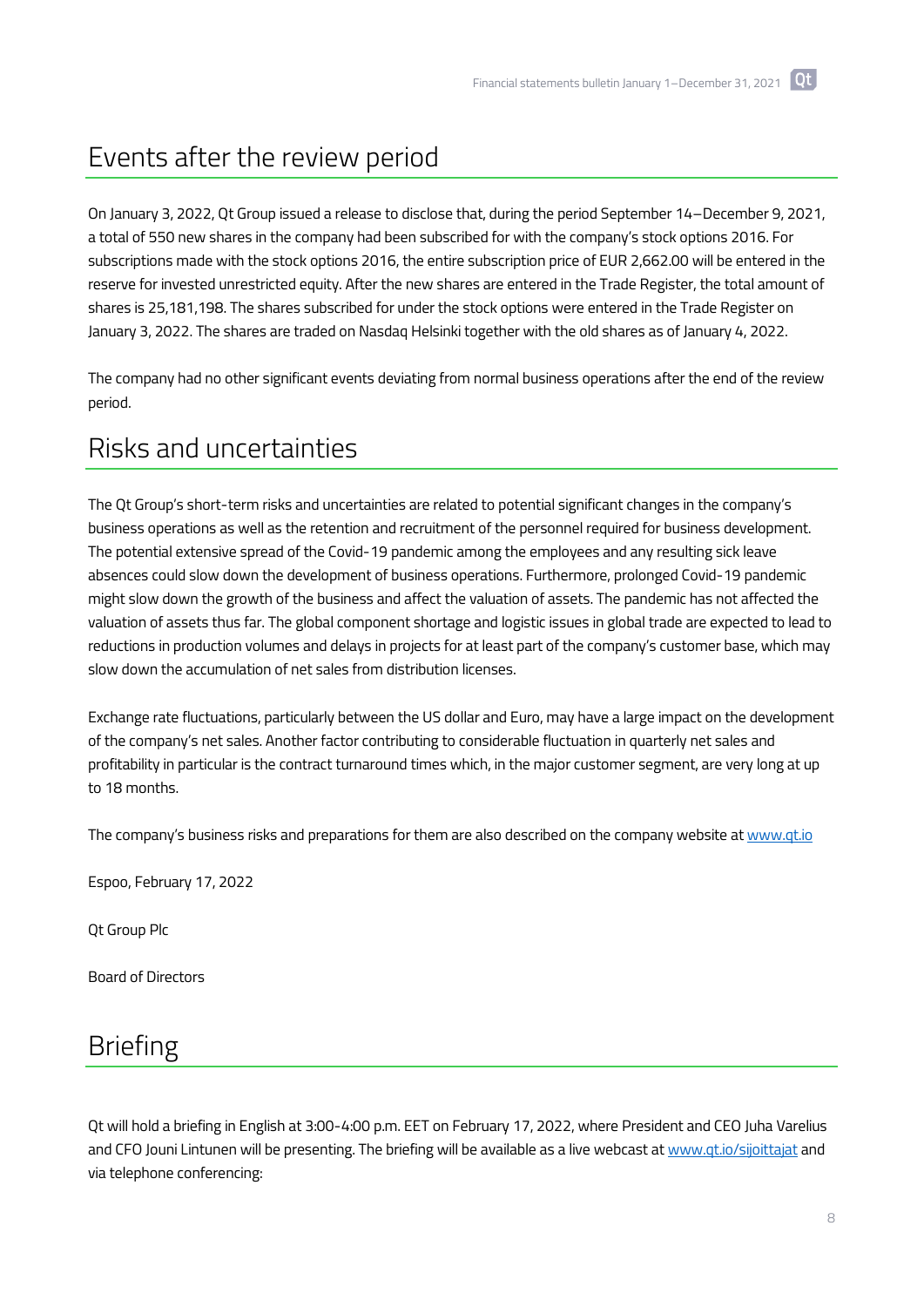**Tot** 

United States: +1 323-701-0170 United Kingdom: +44 (0)33 033 69600 Finland: +358 (0)9 7479 0572 Participant ID: 876297

## Further information

Juha Varelius, CEO, tel. +358 9 8861 8040

**DISTRIBUTION** NASDAQ Helsinki Key media

# Summary of financial statements and notes to the financial statements 1 January–31 December 2021

#### Accounting principles

This financial statement bulletin was prepared in compliance with IAS 34 Interim Financial Reporting. The amounts from the financial statements presented in this bulletin are based on the company's audited financial statements. The Auditor's Report was issued on 16 February 2022.

The preparation of IFRS financial statements requires the application of judgement by the management to make estimates and assumptions that affect the reported amounts of assets and liabilities on the balance sheet date and the reported amounts of income and expenses for the financial year. The management also has to make judgements when applying the accounting policies of the Group. As the estimates and related assumptions are based on the management's view at the end of the review period, they include risks and uncertainties. Actual results may differ from the estimates and assumptions used. The figures shown in the income statement and balance sheet are consolidated figures. As the figures in this report are independently rounded, the sums of individual figures may deviate from the sum figures shown.

#### Alternative performance measures

Qt Group Plc has applied the guidance from ESMA (European Securities and Markets Authority) on Alternative Performance Measures and presents the following alternative performance measure in addition to its consolidated IFRS financial statements.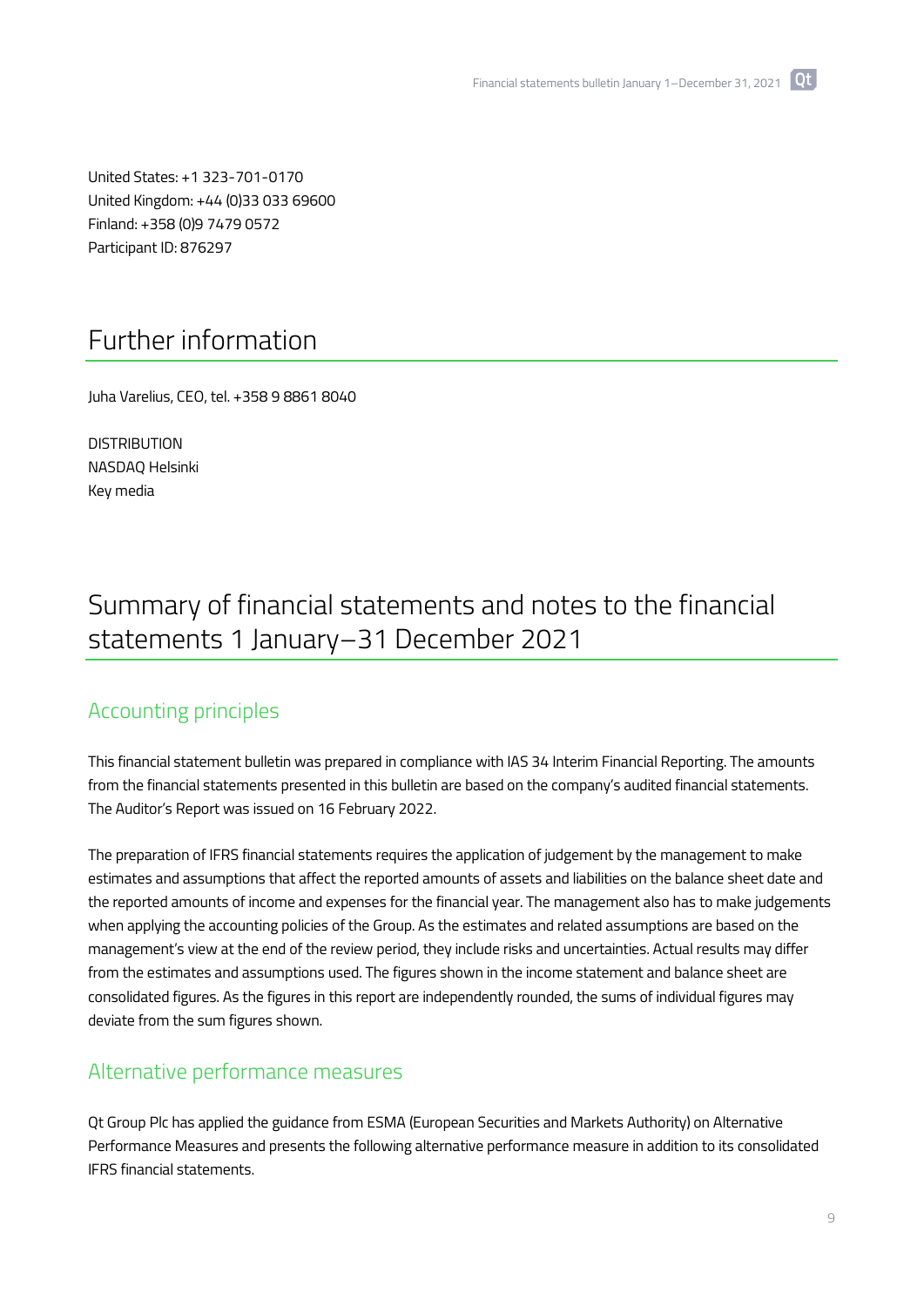Net sales at comparable exchange rates. The purpose of this alternative performance measure is to provide investors with information for comparison between reporting periods by illustrating the company's operative net sales development independent of exchange rates. The percentage of change in net sales at comparable exchange rates is calculated by translating the net sales from the comparison period of 2020 with the actual exchange rates of the reporting period of 2021 and by comparing the reported net sales in 2021 with the calculated 2020 net sales at comparable exchange rates.

| EUR 1,000                | 10-12/2021 | 10-12/2020 | Change, % | 1-12/2021 | 1-12/2020 | Change, % |
|--------------------------|------------|------------|-----------|-----------|-----------|-----------|
| Net sales                | 36,960     | 23,819     | 55.2%     | 121,139   | 79.455    | 52.5%     |
| Effect of exchange rates |            | 619        |           |           | $-1.321$  |           |
| Net sales at comparable  |            |            |           |           |           |           |
| exchange rates           |            | 24,438     | 51.2%     |           | 78.134    | 55.0%     |

Operating profit (EBITA) and EBITA %. Operating profit (EBITA) is presented, because it reflects the Group's operational performance better than Operating profit (EBIT). Operating profit (EBITA) does not include amortization of fair value adjustments at acquisitions. EBITA, % presents Operating profit (EBITA) as a percentage share of revenue. The table below shows a reconciliation between Operating profit (EBITA) and Operating profit (EBIT).

| EUR 1,000                                 | 10-12/2021 | 10-12/2020 | 1-12/2021 | 1-12/2020 |
|-------------------------------------------|------------|------------|-----------|-----------|
| Operating profit (EBIT)                   | 8.106      | 6.134      | 28,812    | 17,017    |
| Amortization on fair value adjustments at |            |            |           |           |
| acquisitions                              | 916        | 101        | 2.722     | 405       |
| <b>Operating profit (EBITA)</b>           | 9,022      | 6.235      | 31,534    | 17,422    |

## Segment reporting

Qt reports one business segment. The reported segment covers the entire Group, and its figures are congruent with the consolidated figures.

#### Information on products and services

Qt reports its net sales by type as follows: License sales and consulting, and support and maintenance revenue. License sales includes developer licenses and distribution licenses (runtimes).

| <b>EUR 1,000</b> | 10-12/2021 | 10-12/2020 | Change % | 1-12/2021 | 1-12/2020 | Change % |  |
|------------------|------------|------------|----------|-----------|-----------|----------|--|
| License sales    |            |            |          |           |           |          |  |
| and              |            |            |          |           |           |          |  |
| consulting       | 31.447     | 18,860     | 66.7%    | 100,384*  | 59,494*   | 68.7%    |  |
| Maintenance      |            |            |          |           |           |          |  |
| revenue          | 5.513      | 4,959      | 11.2%    | 20.755    | 19,961    | 4.0%     |  |
| Group total      | 36,960     | 23,819     | 55.2%    | 121,139   | 79,455    | 52.5%    |  |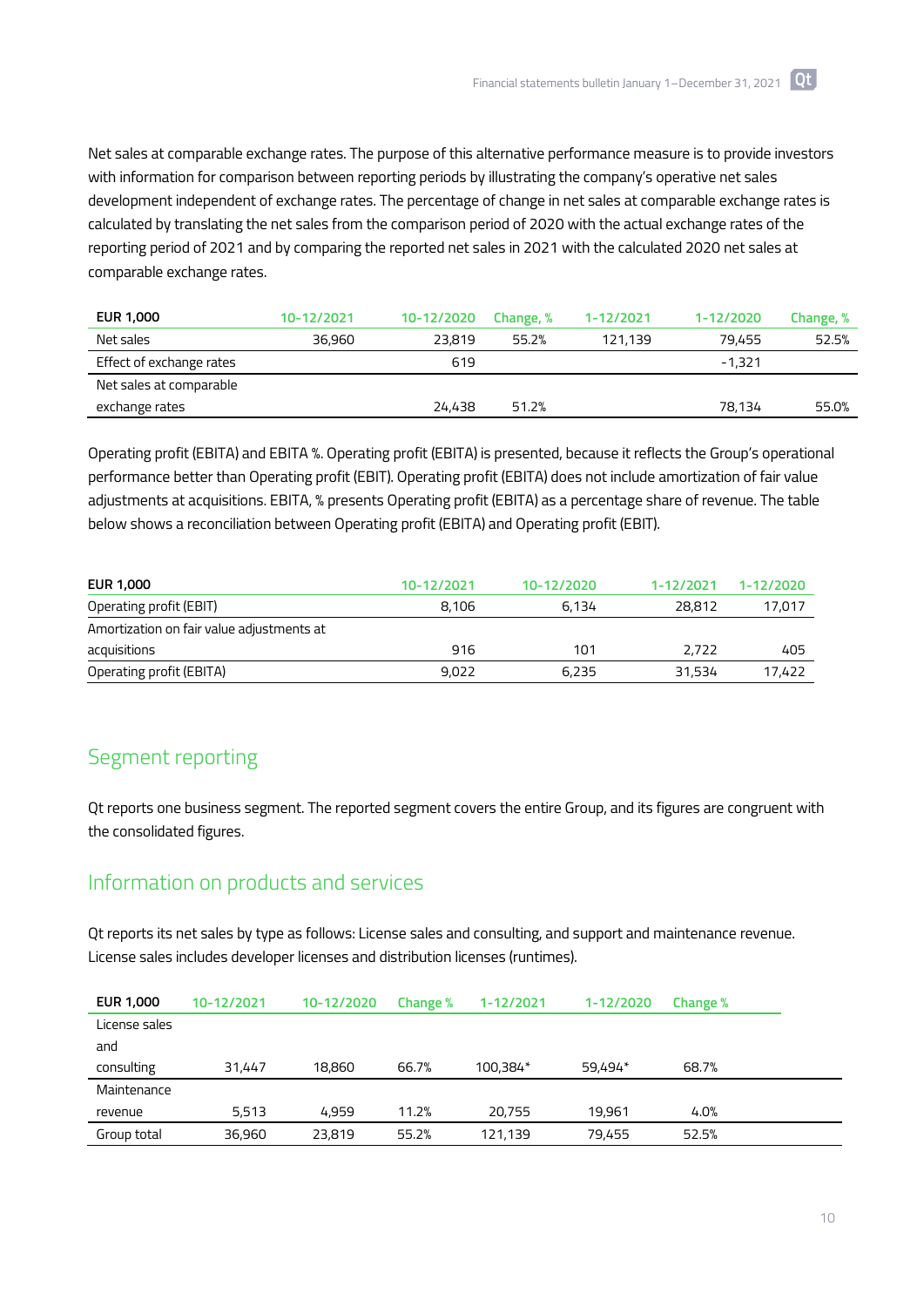| *of which    |        |        |       |  |
|--------------|--------|--------|-------|--|
| distribution |        |        |       |  |
| licenses     | 21,431 | 15,255 | 40.5% |  |

# Geographical information

Geographical distribution of personnel:

|                  |            |            |          |           | $1 -$   |          |  |
|------------------|------------|------------|----------|-----------|---------|----------|--|
| <b>PERSONNEL</b> | 10-12/2021 | 10-12/2020 | Change % | 1-12/2021 | 12/2020 | Change % |  |
| (number of       |            |            |          |           |         |          |  |
| employees, on    |            |            |          |           |         |          |  |
| average)         |            |            |          |           |         |          |  |
| Finland          | 139        | 97         | 43%      | 123       | 96      | 28%      |  |
| Rest of Europe   |            |            |          |           |         |          |  |
| & APAC           | 278        | 208        | 34%      | 258       | 199     | 30%      |  |
| North America    | 70         | 57         | 23%      | 64        | 54      | 19%      |  |
| Group total      | 486        | 361        | 35%      | 445       | 348     | 28%      |  |

## Consolidated income statement

|                                  |            | $10 -$    |          | $1 -$     |           |          |
|----------------------------------|------------|-----------|----------|-----------|-----------|----------|
| <b>EUR 1,000</b>                 | 10-12/2021 | 12/2020   | Change % | 12/2021   | 1-12/2020 | Change % |
| Net sales                        | 36,960     | 23,819    | 55.2%    | 121,139   | 79,455    | 52.5%    |
| Other operating income           | 56         | 95        | $-41.5%$ | 424       | 463       | $-8.4%$  |
| Materials and services           | $-1,792$   | $-1,206$  | 48.6%    | $-6,435$  | -4,484    | 43.5%    |
| Personnel expenses               | $-18,777$  | $-11,572$ | 62.3%    | $-60,595$ | $-42,140$ | 43.8%    |
| Depreciation, amortization and   |            |           |          |           |           |          |
| impairment                       | $-1,494$   | $-535$    | 179.2%   | $-4,515$  | $-2,432$  | 85.6%    |
| Other operating expenses         | $-6,847$   | $-4,467$  | 53.3%    | $-21,206$ | $-13,845$ | 53.2%    |
|                                  |            |           |          |           |           |          |
| Operating result                 | 8,106      | 6,134     | 32.2%    | 28,812    | 17,017    | 69.3%    |
|                                  |            |           |          |           |           |          |
| Financial expenses (net)         | 340        | $-442$    |          | 472       | $-657$    |          |
|                                  |            |           |          |           |           |          |
| Profit before taxes              | 8,446      | 5,691     | 48.4%    | 29,284    | 16,360    | 79.0%    |
|                                  |            |           |          |           |           |          |
| Income taxes                     | $-2,541$   | $-1,229$  | 106.8%   | $-6,873$  | -3,534    | 94.5%    |
| Net profit for the review period | 5,905      | 4,462     | 32.3%    | 22,410    | 12,826    | 74.7%    |
|                                  |            |           |          |           |           |          |
| Other comprehensive income:      |            |           |          |           |           |          |
| Items which may be reclassified  |            |           |          |           |           |          |

subsequently to profit or loss: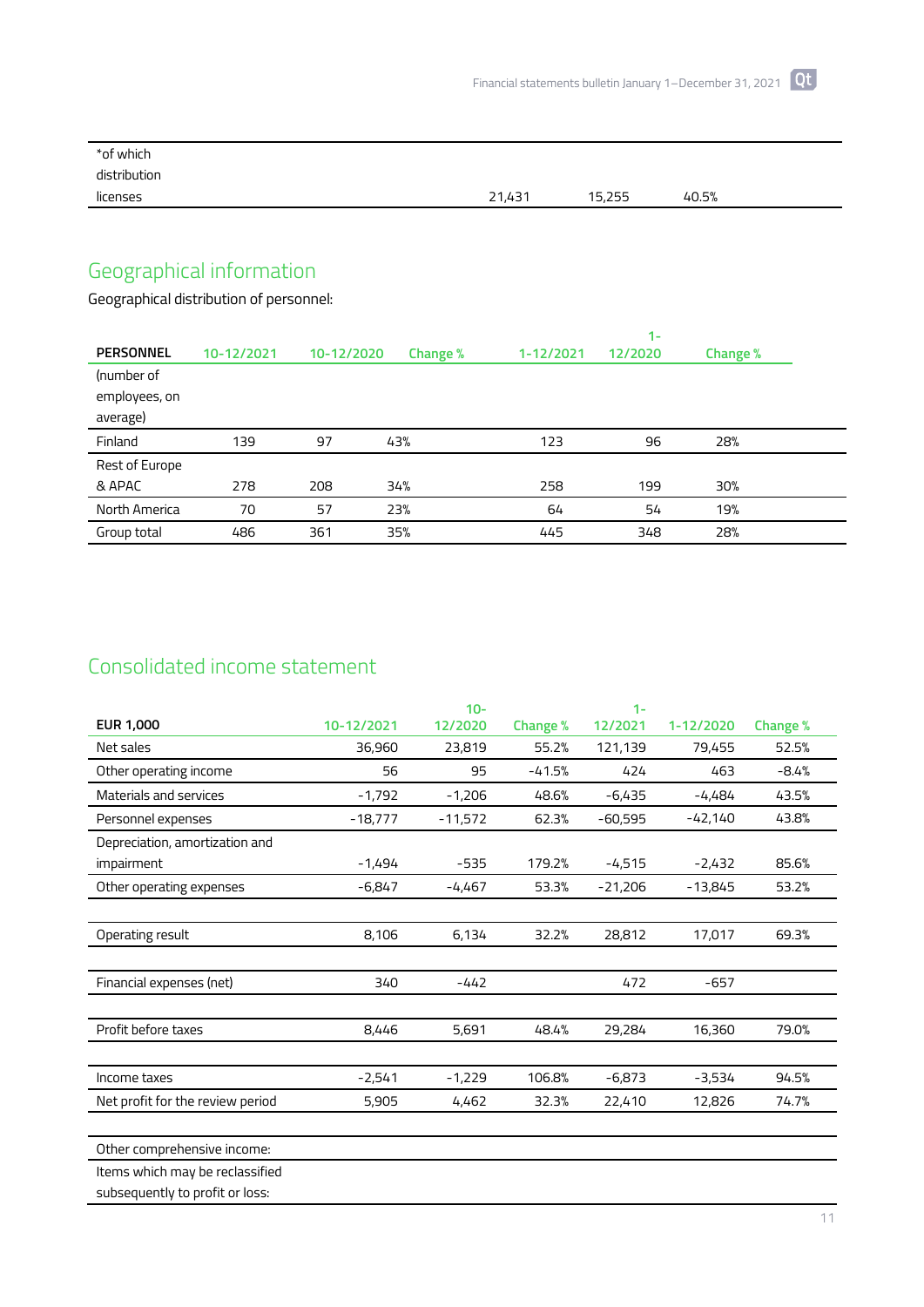| Exchange differences on           |       |       |       |        |        |       |
|-----------------------------------|-------|-------|-------|--------|--------|-------|
| translation of foreign operations | 85    | 79    | 8.2%  | 176    | $-110$ |       |
| Total comprehensive income for    |       |       |       |        |        |       |
| the review period                 | 5,990 | 4,541 | 31.9% | 22,587 | 12,717 | 77.6% |
|                                   |       |       |       |        |        |       |
| Distribution of comprehensive     |       |       |       |        |        |       |
| income for the review period:     |       |       |       |        |        |       |
| Parent company shareholders       | 5,905 | 4,462 | 32.3% | 22,410 | 12,826 | 74.7% |
|                                   |       |       |       |        |        |       |
| Distribution of comprehensive     |       |       |       |        |        |       |
| income for the review period:     |       |       |       |        |        |       |
| Parent company shareholders       | 5,990 | 4,541 | 31.9% | 22,587 | 12,717 | 77.6% |
|                                   |       |       |       |        |        |       |
| Earnings per share (EPS), EUR     | 0.24  | 0.19  |       | 0.91   | 0.53   |       |
| EPS adjusted for dilution, EUR    | 0.23  | 0.18  |       | 0.88   | 0.51   |       |

## Consolidated statement of financial position

## Assets

| <b>EUR 1,000</b>            | 31.12.2021 | 31.12.2020 |
|-----------------------------|------------|------------|
| Non-current assets          |            |            |
| Goodwill                    | 25,412     | 6,562      |
| Other intangible assets     | 26,489     | 3,706      |
| Tangible assets             | 3,046      | 3,180      |
| Long-term receivables       | 338        | 306        |
| Deferred tax assets         | 1,351      | 683        |
| Total non-current assets    | 56,635     | 14,438     |
|                             |            |            |
| Current assets              |            |            |
| Trade receivables           | 29,116     | 17,772     |
| Other receivables           | 14,091     | 7,160      |
| Cash and cash equivalents   | 17,374     | 22,046     |
| <b>Total current assets</b> | 60,581     | 46,978     |
|                             |            |            |
| Total assets                | 117,216    | 61,416     |

# Shareholders' equity and liabilities

| EUR 1,000            | 31.12.2021 | 31.12.2020 |
|----------------------|------------|------------|
| Shareholders' equity |            |            |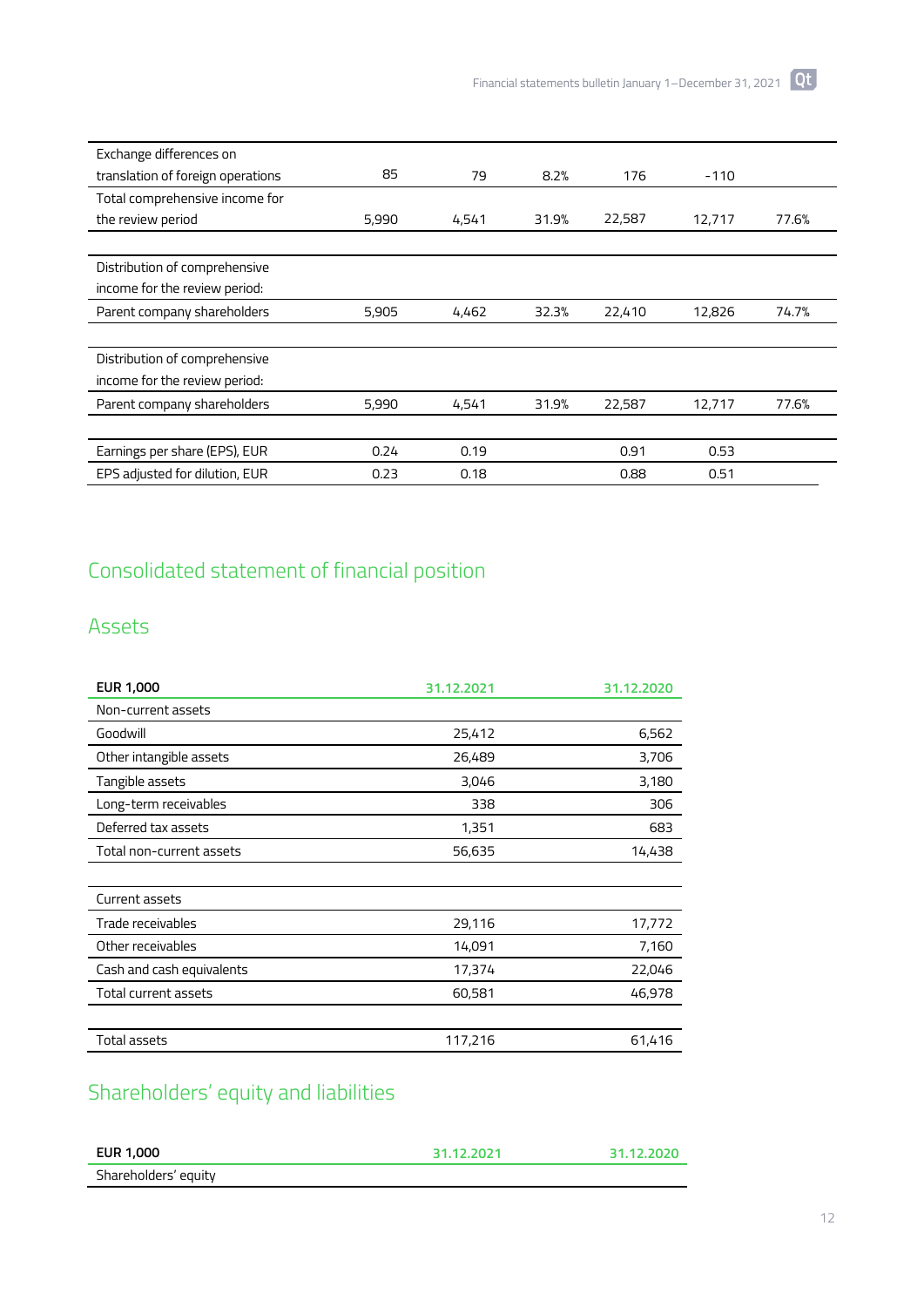| Share capital                              | 500       | 500      |
|--------------------------------------------|-----------|----------|
| Unrestricted shareholders' equity          |           |          |
| reserve                                    | 36,072    | 28,714   |
| Own shares                                 | $-18,351$ | $-7,284$ |
| <b>Translation difference</b>              | 607       | 431      |
| Retained earnings                          | 10,331    | $-5,310$ |
| Net profit for the review period           | 22,410    | 12,826   |
| Total shareholders' equity                 | 51,570    | 29,878   |
|                                            |           |          |
| Liabilities                                |           |          |
| Long-term interest-bearing liabilities     | 1,166     | 1,373    |
| Deferred tax liabilities                   | 7,504     | 504      |
| Other long-term liabilities                | 4,836     | 2,416    |
| Total long-term liabilities                | 13,506    | 4,292    |
| Short-term interest-bearing liabilities    | 15,862    | 1,282    |
| Other short-term liabilities               | 36,278    | 25,964   |
| <b>Total short-term liabilities</b>        | 52,140    | 27,246   |
|                                            |           |          |
| <b>Total liabilities</b>                   | 65,646    | 31,538   |
|                                            |           |          |
| Total shareholders' equity and liabilities | 117,216   | 61,416   |

# Consolidated cash flow statement

| <b>EUR 1,000</b>                                            | 1.1.-31.12.2021 | 1.1.-31.12.2020 |
|-------------------------------------------------------------|-----------------|-----------------|
| Result before taxes                                         | 29,284          | 16,360          |
|                                                             |                 |                 |
| Adjustment to net profit                                    |                 |                 |
| Depreciation and amortization                               | 4,515           | 2,432           |
| Other adjustments                                           | 2,350           | 1,176           |
| Change in working capital                                   |                 |                 |
| Change in trade and other receivables                       | $-16,784$       | $-5,924$        |
| Change in accounts payable and other liabilities            | 1,566           | -794            |
| Interest paid                                               | $-149$          | $-128$          |
| Other financial items                                       | 222             | 214             |
| Tax paid                                                    | $-4,967$        | -590            |
| Cash flow from operations                                   | 16,035          | 12,745          |
|                                                             |                 |                 |
| Purchase of tangible and intangible assets                  | $-1,014$        | $-630$          |
| Payment for acquisition of subsidiary, net of cash acquired | $-23,985$       | 0               |

13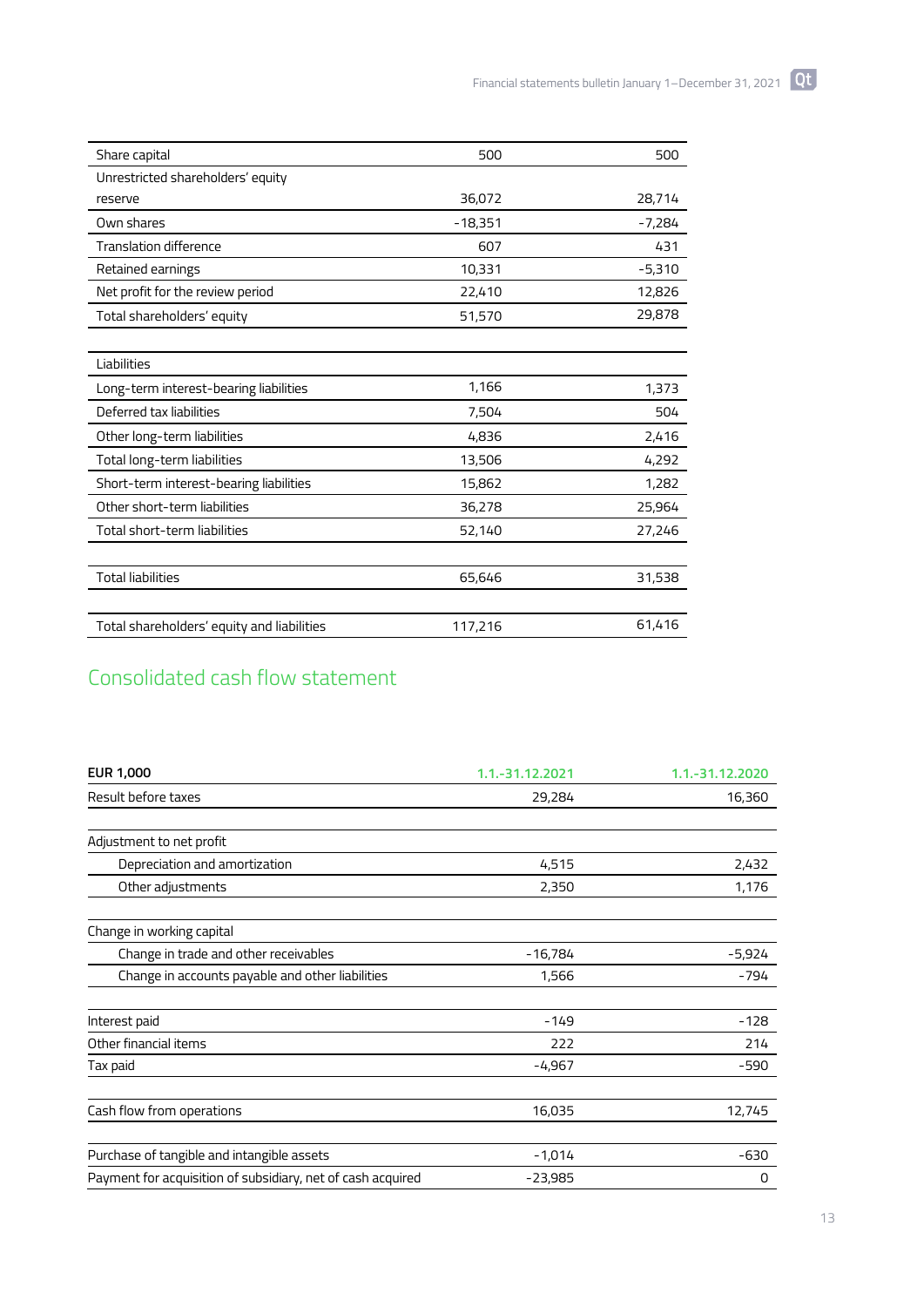| Cash flow from investments                       | $-25,000$ | $-630$   |
|--------------------------------------------------|-----------|----------|
|                                                  |           |          |
| Changes in lease liabilities                     | $-1,349$  | $-1,427$ |
| Share subscriptions based on stock options 2016  | 1,358     | 5,063    |
| Purchase of own shares                           | $-11,067$ | $-5,362$ |
| Proceeds from issue of new current loan          | 15,000    | 0        |
| Cash flow from financing                         | 3,941     | $-1,725$ |
| Change in cash and cash equivalents              | $-5,023$  | 10,390   |
|                                                  |           |          |
| Cash and cash equivalents at beginning of period | 22,046    | 11,944   |
| Net foreign exchange difference                  | 350       | -289     |
| Cash and cash equivalents at end of period       | 17,374    | 22,046   |

# Consolidated statement of changes in shareholders' equity

|                        |                      | <b>Unrestricted</b><br>shareholders' | Own       | <b>Translation</b> | <b>Retained</b> | <b>Total</b><br>shareholders' |
|------------------------|----------------------|--------------------------------------|-----------|--------------------|-----------------|-------------------------------|
| EUR 1,000              | <b>Share capital</b> | equity reserve                       | shares    | difference         | earnings        | equity                        |
| Shareholders' equity 1 |                      |                                      |           |                    |                 |                               |
| January 2020           | 500                  | 23,651                               | $-1,922$  | 540                | $-5,829$        | 16,940                        |
| Comprehensive income   |                      |                                      |           |                    |                 |                               |
| for the period         |                      |                                      |           |                    |                 |                               |
| Net profit for the     |                      |                                      |           |                    |                 |                               |
| review period          |                      |                                      |           |                    | 12,826          | 12,826                        |
| Stock option and       |                      |                                      |           |                    |                 |                               |
| equity                 |                      |                                      |           |                    |                 |                               |
| incentive program      |                      | 5,063                                | $-5,362$  |                    | 519             | 221                           |
| Comprehensive          |                      |                                      |           |                    |                 |                               |
| income                 |                      |                                      |           | $-110$             |                 | $-110$                        |
| Shareholders' equity   |                      |                                      |           |                    |                 |                               |
| 31 December 2020       | 500                  | 28,714                               | $-7,284$  | 431                | 7,516           | 29,878                        |
|                        |                      |                                      |           |                    |                 |                               |
| Shareholders' equity 1 |                      |                                      |           |                    |                 |                               |
| January 2021           | 500                  | 28,714                               | $-7,284$  | 431                | 7,516           | 29,878                        |
| Comprehensive income   |                      |                                      |           |                    |                 |                               |
| for the period         |                      |                                      |           |                    |                 |                               |
| Net profit for the     |                      |                                      |           |                    |                 |                               |
| review period          |                      |                                      |           |                    | 22,410          | 22,410                        |
| Stock option and       |                      |                                      |           |                    |                 |                               |
| equity incentive       |                      |                                      |           |                    |                 |                               |
| programs               |                      | 1,358                                | $-11,067$ |                    | 2,815           | $-6,894$                      |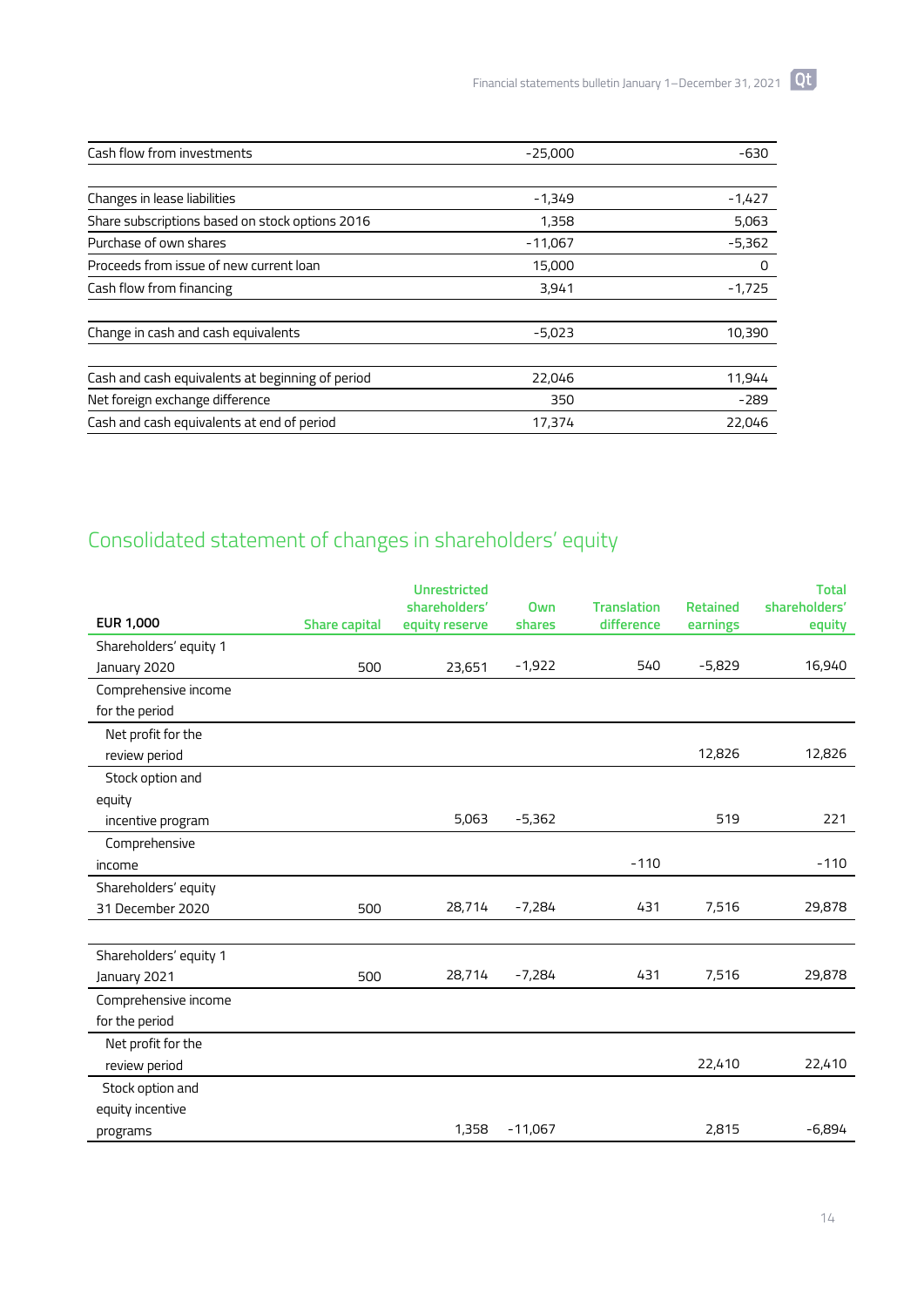| Issue of shares as   |     |                     |     |        |        |
|----------------------|-----|---------------------|-----|--------|--------|
| consideration of a   |     |                     |     |        |        |
| business acquisition |     | 6,000               |     |        | 6,000  |
| Comprehensive        |     |                     |     |        |        |
| income               |     |                     | 176 |        | 176    |
| Shareholders' equity |     |                     |     |        |        |
| 31 December 2021     | 500 | $-18,351$<br>36,072 | 607 | 32,742 | 51,570 |

# The Group's contingent liabilities

| <b>EUR 1,000</b>                         | 31.12.2021 | 31.12.2020 |
|------------------------------------------|------------|------------|
| Pledges given on own behalf              |            |            |
| Guarantees                               | 425        | 479        |
| Pledges and contingent liabilities total | 425        | 479        |

## Consolidated key figures

|                                  |            | $10 -$   |           |           |
|----------------------------------|------------|----------|-----------|-----------|
| <b>EUR 1,000</b>                 | 10-12/2021 | 12/2020  | 1-12/2021 | 1-12/2020 |
| Net sales                        | 36,960     | 23,819   | 121,139   | 79,455    |
| Operating profit (EBITA)         | 9,022      | 6,235    | 31,534    | 17,422    |
| EBITA, %                         | 24.4%      | 26.2%    | 26.0%     | 21.9%     |
|                                  |            |          |           |           |
| Operating profit (EBIT)          | 8,106      | 6,134    | 28,812    | 17,017    |
| EBIT, %                          | 21.9%      | 25.8%    | 23.8%     | 21.4%     |
| Net profit                       | 5,905      | 4,462    | 22,410    | 12,826    |
| - % of net sales                 | 16.0%      | 18.7%    | 18.5%     | 16.1%     |
|                                  |            |          |           |           |
| Return on equity. %              | 14.5%      | 19.1%    | 55.0%     | 54.8%     |
| Return on investment. %          | 16.0%      | 22.9%    | 57.0%     | 63.6%     |
| Interest-bearing liabilities     | 17,028     | 2,655    | 17,028    | 2,655     |
| Cash and cash equivalents        | 17,374     | 22,046   | 17,374    | 22,046    |
|                                  |            |          |           |           |
| Net gearing. %                   | $-0.7%$    | $-64.9%$ | $-0.7%$   | $-64.9%$  |
| Equity ratio. %                  | 51.1%      | 66.6%    | 51.1%     | 66.6%     |
|                                  |            |          |           |           |
| Earnings per share (EPS), EUR*   | 0.24       | 0.19     | 0.91      | 0.53      |
| Diluted earnings per share (EUR) | 0.23       | 0.18     | 0.88      | 0.51      |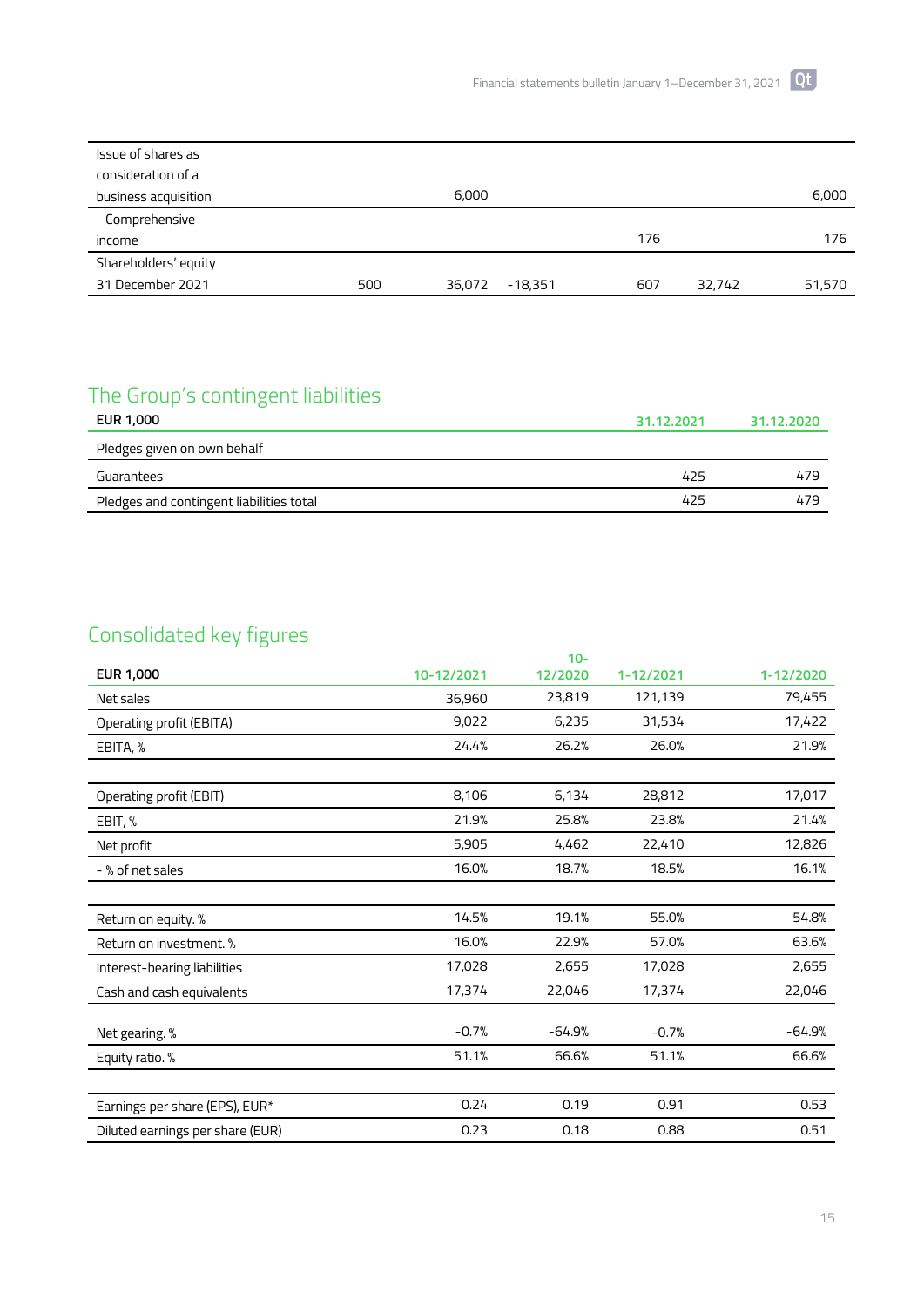# Calculation formulas for key figures

## Return on equity

| (Profit/loss before taxes – taxes)                                             | x 100 |
|--------------------------------------------------------------------------------|-------|
| Shareholders' equity + minority interest (average)                             |       |
|                                                                                |       |
| Return on investment                                                           |       |
|                                                                                |       |
| (Profit/loss before taxes + interest and other financing costs)                |       |
| Balance sheet total – non-interest-bearing liabilities (average)               | x 100 |
|                                                                                |       |
| Gearing                                                                        |       |
| Interest-bearing liabilities - cash, bank receivables and financial securities | x 100 |
| Shareholders' equity                                                           |       |
| Equity ratio                                                                   |       |
| Shareholders' equity + minority interest                                       |       |
| Balance sheet total - advance payments received                                | x 100 |
|                                                                                |       |

# Share and shareholders

At the end of the financial year, the Group held 398,000 treasury shares accounting for 1.58 percent of the total number of listed shares.

On December 31, 2021 the number of Qt Group Plc outstanding shares was 24,782,648 (24,218,340). According to Euroclear Finland Ltd. the company had 26,982 shareholders on December 31, 2021.

The company did not receive flagging notifications during the fiscal year 2021.

## The ten largest shareholders on 31 December 2021

|                                                  | Percentage of shares and |
|--------------------------------------------------|--------------------------|
| Shareholder                                      | votes                    |
| SKANDINAVISKA ENSKILDA BANKEN AB (PUBL) HELSINKI |                          |
| BRANCH*                                          | 25.4%                    |
| INGMAN DEVELOPMENT OY AB                         | 21.3%                    |
| CITIBANK EUROPE PLC*                             | 4.7%                     |